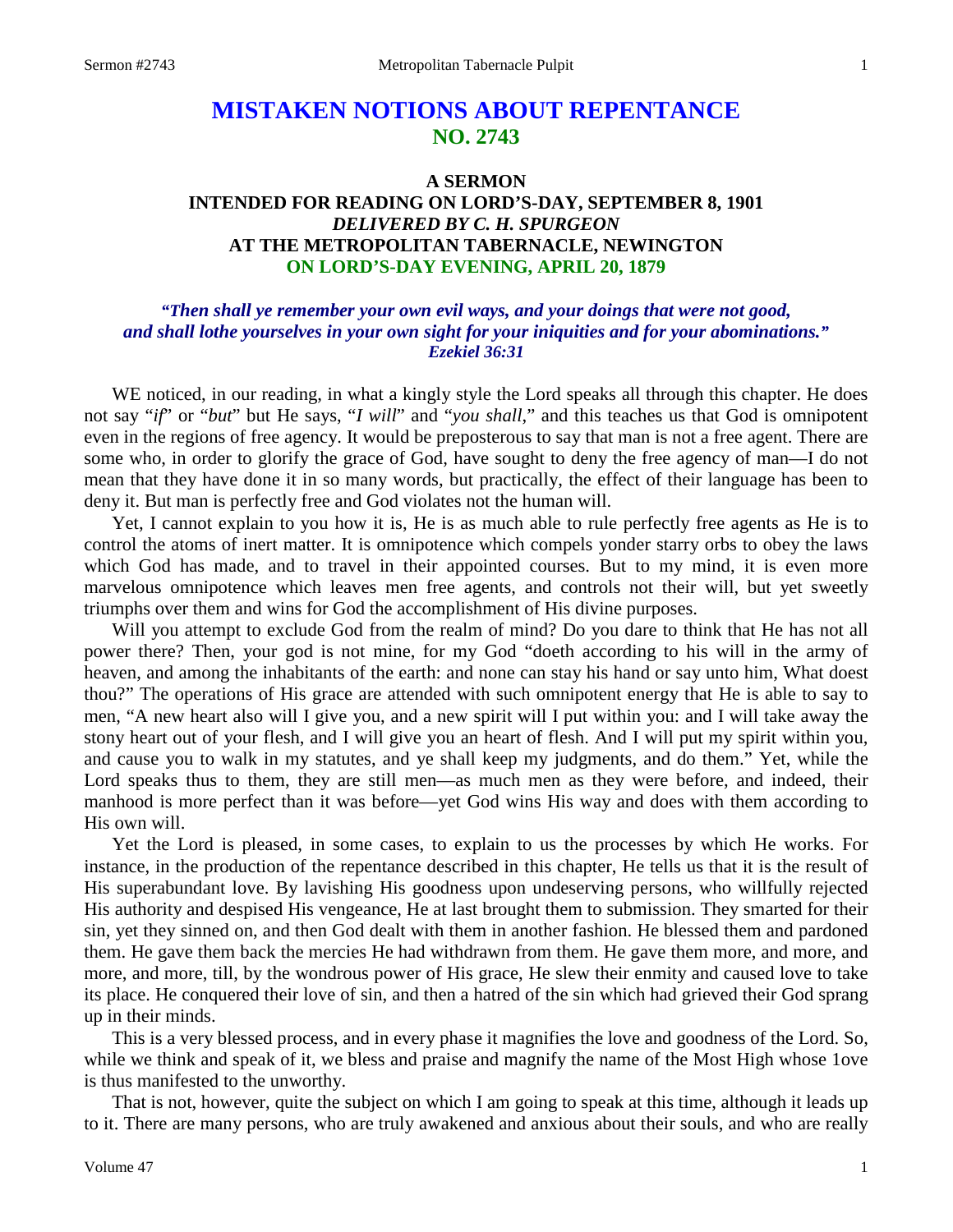seeking to be reconciled to God, but there is a great difficulty in their way. They say that they cannot repent. I am frequently receiving letters of this kind—"I want to become a Christian. I am anxious to be reconciled to God. I do, I think, believe in the Lord Jesus Christ, but my faith is feeble, and I am afraid I am not saved, because I cannot feel that sorrow for sin which I would like to feel. If I could, I would break my heart, and weep for my iniquities, but alas! I do not find myself to be of an emotional character, and I cannot stir my soul to that intense anguish which I have heard some speak of. May I still hope that faith will save me? May I come, and trust in Jesus Christ, for I do not feel that I have the repentance I ought to feel?"

So many are these cases, that I thought I would devote the sermon of this evening to them and see if, in some way or other, by God's gracious guidance, I may not roll away the stone which has long been in the way of true seekers after Christ.

I shall deal, first, with *some mistaken ideas of what repentance is*. Then, with *some mistaken ideas of the place which repentance occupies*. And lastly, with *some mistaken ideas of the way in which repentance is produced in the heart.*

**I.** Many persons have MISTAKEN IDEAS OF WHAT REPENTANCE IS.

Some confound it with *morbid self-accusation*. It must have struck you, in reading the autobiographies of certain good men, that, in the description of their lives before conversion, they put the coloring on very heavily. I do not think they are always wise in so doing, but it must not be forgotten that, very often, they write their own biographies in after years when, through having seen much of God's love, they get a clearer apprehension of what sin really is. They do not write their life history when its various events occur, and I, do not suppose that, at the time, they regarded themselves as being such sinners as they afterwards believed themselves to have been.

I advise you, dear friends, to beware of making yourselves out to be worse than you really are. There are some persons who could not do so if they tried, but there are others who, having been, by divine providence, brought up in the ways of godliness, have never gone into open sin as some of their fellows have done. They have been sinful enough, God knows, and as they themselves will know when after years shall have shed more light on their character.

But let them not try to mimic the expressions of persons of more advanced years. Do not call yourself "the chief of sinners" if you are not, and do not suppose that repentance means the exaggeration of your evil life into something more evil than it really was. It is enough for you to go and confess the truth, and to be sorrowful that you have hitherto forgotten your God—that your thoughts have been turned away from the true center—that you have lived for yourself, and hence have been an enemy of the Most High. Go and confess that to the Lord, but do not bring against yourself a morbid selfaccusation which is not true in God's sight.

Again, some think that repentance means *the dread of hell and a sense of wrath*. Men ought to dread hell—it is a thing to be indeed dreaded, as it they know who are enduring its torments. Men ought to fear the wrath of God It is a very solemn reflection that every unconverted person in the world has the wrath of God abiding upon him and will have it abiding on Him until He escapes to the refuge provided in the atonement of Christ Jesus.

But a sense of God's wrath against sin is not repentance. It generally goes with it. It frequently attends it, but repentance is a change of mind with regard to sin—with regard to everything, indeed and it is a consciousness that sin is sin—that you have committed it—it is a sorrow to you that you have committed it, and a resolve, in God's strength, that you will escape from it—a holy desire and longing to be rid of sin which has done you so much mischief. In the words of the child's hymn—

> *"Repentance is to leave The sins we loved before, And show that we in earnest grieve By doing so no more."*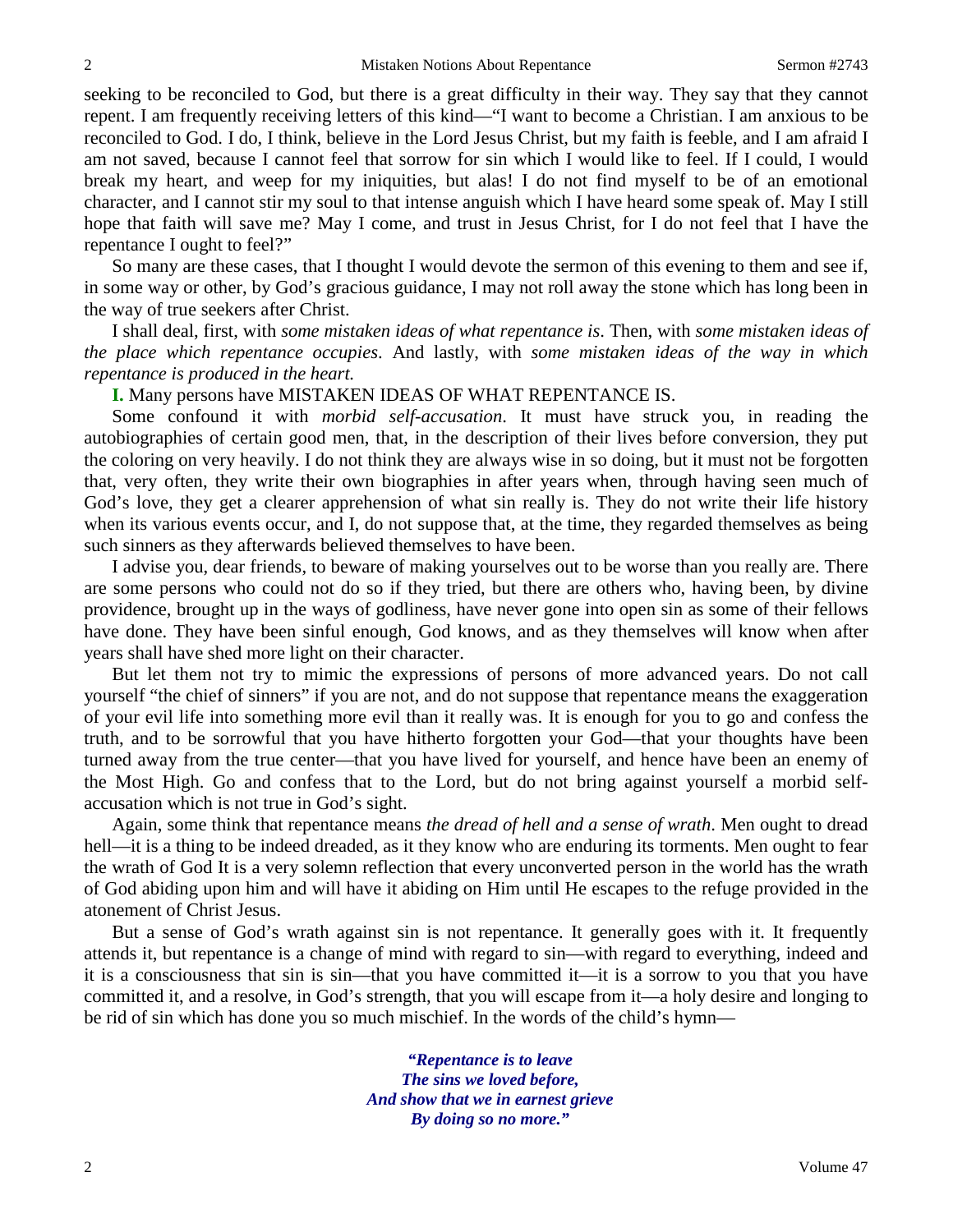And there is very much of real repentance which is not accompanied by a dread of hell at all. It is sweetened by a sense of love rather than embittered by a dread of vengeance. Do not, therefore, confuse things that differ.

A very gross mistake indeed is made by some who imagine that *unbelief, despondency, and despair are repentance*. These things are wide as the poles asunder. No doubt there are many, who ultimately come to Christ, who for a time think they are too great sinners to be saved. Do I commend them for thinking so? Far from it. They imagine a lie and how can it be right for us to believe that which is untrue? No doubt many, who come to Christ, do for awhile despair of ever-being saved, but is it necessary that you and I should do so?

By no means, for, to despair of being saved, is to give the lie to God's own truth—and that can never be the right thing for anyone to do. God is true and He has declared that whosoever will trust His Son shall be saved. If I turn round and say, "I cannot be saved and I cannot trust Christ," I do, as far as in me lies, pour indignity upon God. I insult Him, for I doubt His word, and I distrust His Son, who is worthy of all confidence.

That sort of thing cannot be repentance, on the contrary, it as something that needs to be repented of. If you have no such doubts, and no such despair, be glad you have not, for they are not of God, but they are evil. To come, like a little child, and say, "I know that I have done wrong, and I am very sorry for it, and I wish to be set right, I find that Christ can set me right and I trust Him to do it"—that is the way to repent of sin and trust the Savior. And he who does so is accepted of the Father.

Neither let anybody mistake *Satanic temptations* for repentance. It is very true that, when some persons are coming to Christ, Satan is very eager to keep them away and therefore, he plays all kinds of tricks in order to turn them aside, or to cast them down, lest, they should be saved. But do you think that these Satanic temptations are any part of true repentance? Then, you make me smile. You might as well say that, if a child were coming to His father, and a dog were to howl at him, and try to frighten him away, that the howlings of the dog were a part of the child's coming. By no means—they are a hindrance to him, and I pray you, never think that the devil's temptations can do you any good. The less of him you have, the better will it be for you.

It is better to go seven miles, over hedge and ditch, to miss the devil, than to have one conflict with him, and if you do not have conflicts with Satan in, coming to Christ, do not wish for them or think that they are at all necessary to your being truly a believe in Jesus. Come you to Him, and welcome—and if there is nothing in your way, come all the more readily, and cast yourself down at His dear feet, and take the mercy which He freely gives to all who trust him.

Do not let me be misunderstood in another observation that I make, namely, that the repentance which saves the soul—the repentance which is necessary to salvation—is not *a full and complete view of the guilt of sin*. You will understand me when I say that no man living has ever had a full and complete view of the guilt of sin, but that we all see the guilt of sin more as we grow in grace than we do at the first. The value of divine grace grows with a man, as experience strengthens his judgment and enlightens his heart, his true estimate of the guilt of sin will daily increase.

I suppose that the truest repentance is that of a man who is just entering heaven. Therefore, the repentance which saves is not absolutely perfect or fully developed. If there be but this germ of it—that you dost sincerely wish to be delivered from sin—if you dost sincerely hate the sin which you did once love—you have the repentance that saves you, and though you will hate sin more by and by, and you will be able to avoid it more by and by, as you are more completely sanctified by the Holy Spirit. Yet the necessary thing, at the first, by which a soul closes with Christ, is a turning from sin, a loathing of it, and if you have that, you have true repentance, but not else.

Repentance is also a sense of shame for having lived in it, and a longing to avoid it. It is a change of the mind with regard to sin—a turning of the man right round. That is what it is and it is wrought in us by the grace of God. Let none therefore mistake what true repentance is and seek for what they need not wish to have.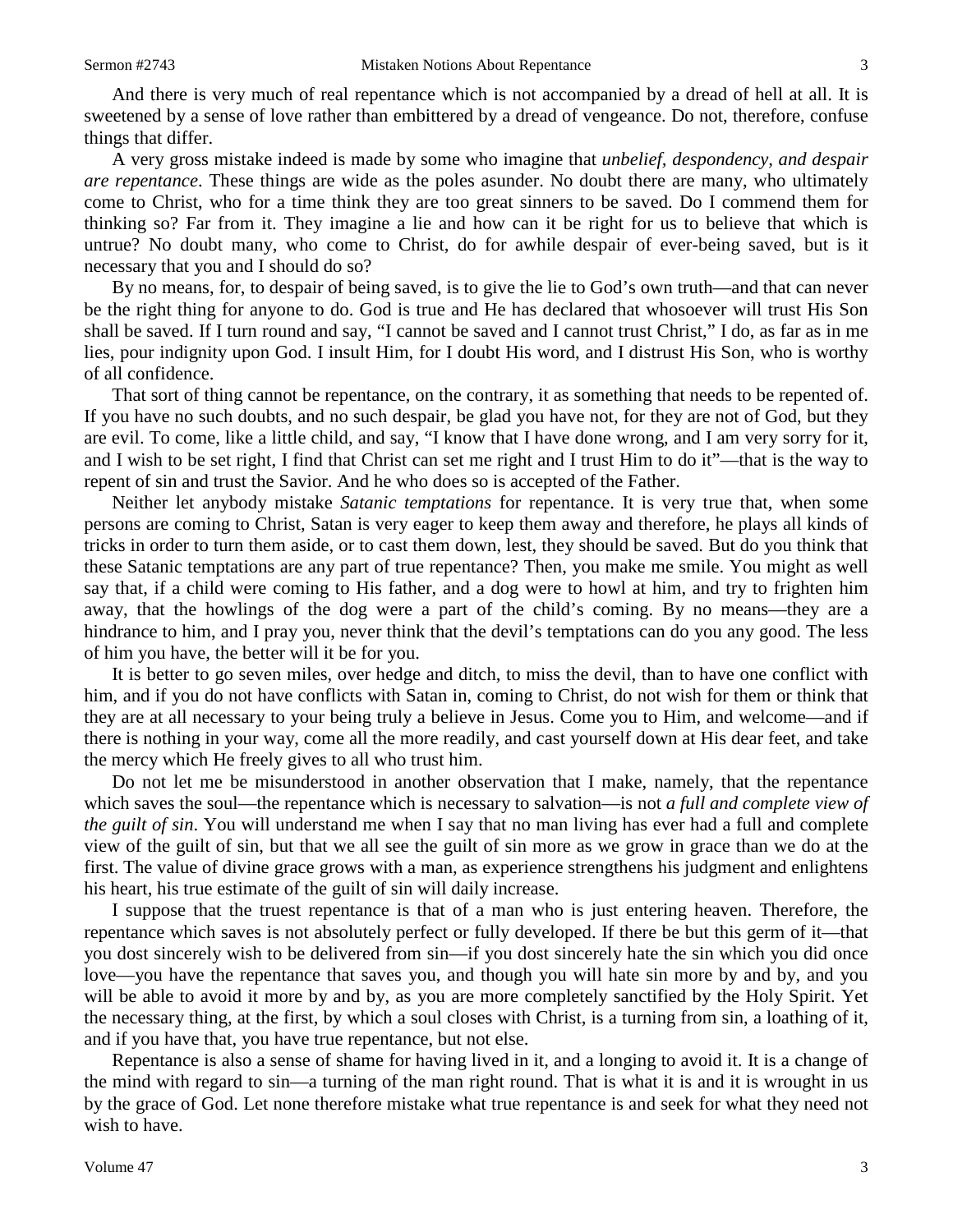**II.** Now, secondly, we are to consider SOME MISTAKEN IDEAS ABOUT THE PLACE WHICH REPENTANCE OCCUPIES.

I do not suppose I am addressing very many who have fallen into the popular notion that repentance is *the procuring cause of the grace of God*, yet it is a very common notion. "Well, I do my best," says one, "and God is just, so I have no doubt I shall have my due reward." But you commit sin, do you not? "Yes," he replies, "but then I am sorry for it and I try to get right again as soon as I can." According to that notion, repentance is a sort of compensation for sin. If it is really so, the next time I am in that gentleman's debt, I shall not think of paying him, I shall simply tell him I am sorry I am in his debt, and of course, he will wipe out the score. He demurs to that and says it would be unjust. Yet that is the style in which he acts towards his God. God forbid that we should ever think that repentance can, of itself, put away any sin!

The same evil, however, comes up under other forms and there are some who think that repentance is *a preparation for grace*. They hope they shall receive the grace of God if they repent. But my dear friend, if you repent, that very fact is a proof that you already have one of the results of grace, and that God has looked upon you in love.

For you to say, "I must repent first," reminds me of the supposed Romish miracle of Saint Denis, who, having his head cut off, picked it up in his hands, and walked away with it—I forget how many miles. A French wit said, when he heard the legend, "Ah! it was easy enough for him to walk so many miles after he had taken the first step—that was the only one that had any difficulty about it. If he could manage that, he could manage all the rest"

In like manner, if repentance be the first step towards God, and the sinner can take that by himself, well, then, he can take all the rest, and he need not trouble himself about the grace of God, because it is not needed. The man can do the whole work of salvation to the very end if he can by himself take the first step. Ah! my dear friend, but repentance is not a preparation for grace, it is the first result of grace working within the soul. One of the earliest products of a divine visitation is the humbling of the heart on account of sin, and this is the beginning of true repentance.

There are others who think that repentance is *a qualification, for faith in Christ*. Such a person says, "If I have repented of sin, I can then believe in Jesus. If I am conscious of my guilt, I may then come and cast myself upon Christ." My dear friend, I know that you never will cast yourself upon Christ until you are conscious of sin, for men do not usually eat till they feel hungry and they do not clothe themselves till they realize that they are naked. It is well for you to have a sense of your iniquity, but at the same time, it is no qualification for believing in Jesus. "Christ Jesus came into the world to save sinners." The only qualification a physician seeks in his patient is that he is sick. The qualification for pardon from Christ is guilt.

The qualification for imparting His fullness is your emptiness—that is all, and if you feel yourself to be so empty that you do not even feel your emptiness—if you feel yourself to be so hard that you do not even think you feel your hardness—well, then, you are just the kind of man that Jesus Christ came to save. If there, is no good thing in you whatsoever—nay, if there be no repentance in you—yet still is it true that "Christ Jesus came into the world to save sinners," and still He sends His servants to you with this plain Gospel command, "Believe on the Lord Jesus Christ, and thou shalt be saved."

"Still," says one, "repentance must be *the ground of our belief*. Do I not believe that I am saved because I repent?" Stop! There is a muddle there. What is the ground of my trusting Christ? That is what I mean by believing. I will tell you. My only ground for trusting Christ is this—that I am told, by God's Word, that He can save sinners, and I believe He can, and that then I am commanded to trust Him to save me, and I do it. My warrant for believing is God's Word—not my sense of sin or anything in me.

How, then, do I know that I am saved? I do know, as I stand before you, that I am a saved man. Why do I know that? Because it is written, "He that believeth on him is not condemned," and I do believe, trust, rely on Jesus Christ. Sometimes, I feel as if I were not saved, but my feelings must go overboard if they come into conflict with the plain declaration of God's Word, "He that believeth on the Son hath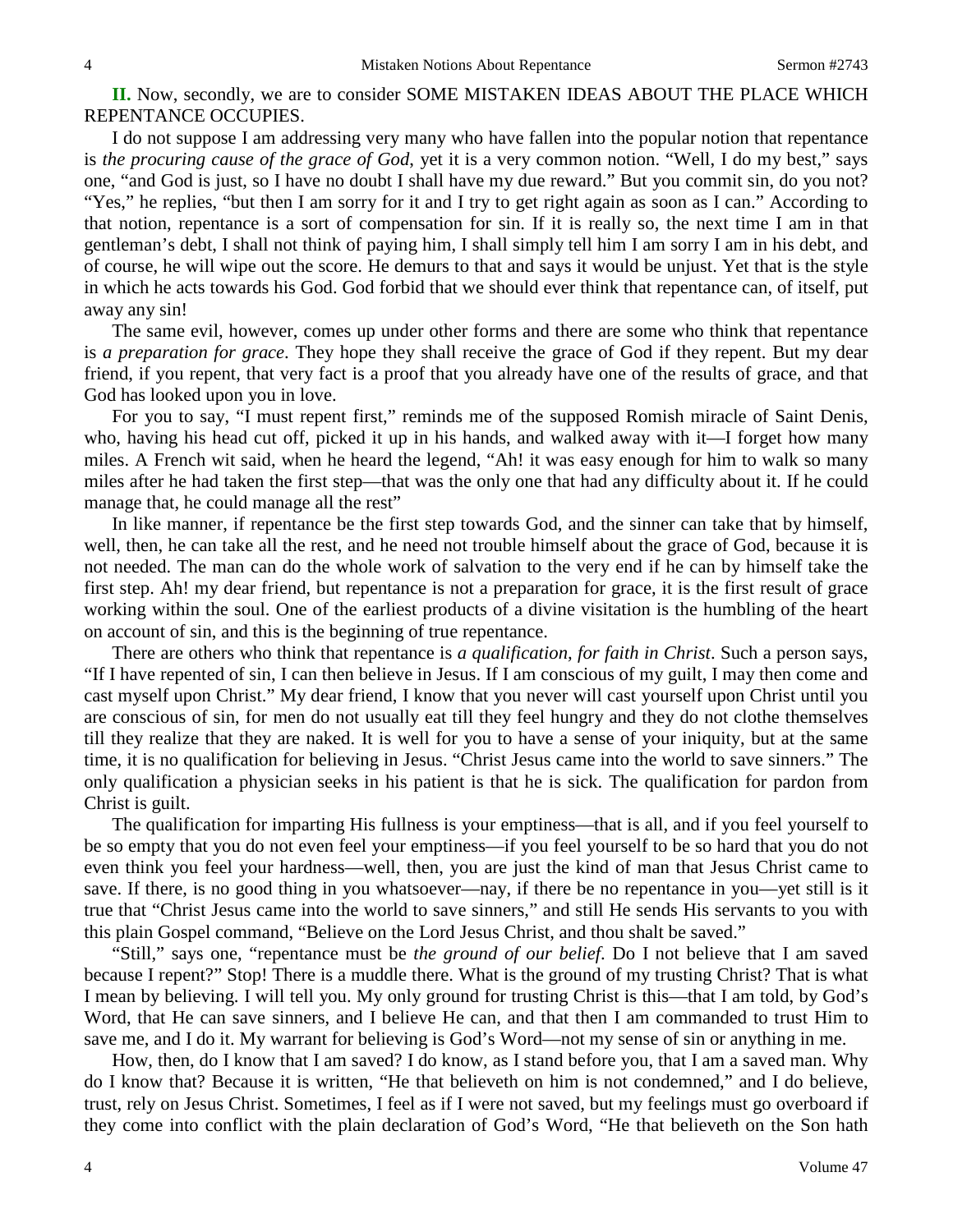everlasting life." The ground of a man's belief that he is saved, is not that he repents, but that he has trusted Jesus Christ, who is able to save him, and that God has declared that whosoever trusts Christ is saved.

"Then," says one, "there must be repentance and believing." Yes, I know that and repentance goes well side by side with believing. If I was asked, whether a man repented first or believed first, I should reply, "Which spoke in a wheel moves first when the wheel starts?" When divine life is given to a man, these two things are sure to come—repentance and faith. But if anyone should say, "He must repent first before he believes," I should contest that point very strongly. And if, on the other hand, a man should say, "There is such a thing as a belief which is not attended with repentance which will save the soul," I would contest that point with equal ardor.

No, they come together as the first marks of the new birth in the soul. This is the practical point which concerns you. No metaphysics of theology need perplex your mind. What you have to do with is God's command and that command is, as I just reminded you, "Believe on the Lord Jesus Christ, and thou shalt be saved." And if you do that, you have repentance in the germ, and that repentance will grow and increase. But you must take heed not to put your repentings into the place of Christ.

I will say this—bold and naked as the saying may seem to be—if you put your repentings into the place of Christ, you make an antichrist of them, and if you trust for salvation to your repentance or even to your faith, you might as well trust to your sins. Nothing is to be trusted to but the finished work of Jesus Christ upon Calvary's bloody tree, and no feelings, no emotion, no believing, no conversion even, must ever be put into the place of that one eternal Rock of refuge—the blood and merit of Jesus Christ.

Fly you there, poor soul! Whatever you are or are not, fly you there. Cast your guilty self on Christ, and rest there, for there alone can you find salvation. Learn this lesson—not to trust Christ because you repent, but trust Christ to make you repent—not to come to Christ because you have a broken heart, but to come to Him that He may give you a broken heart—not to come to Him because you are fit to come, but to come to Him because you are unfit to come. Your fitness is your unfitness, your qualification is your want of qualification. You are to be nothing, in fact, and to come to Christ as nothing, and when you so come, then will repentance come.

What, then, is the true place of repentance? It is this—I trust Christ, just as I am, to forgive me. I have God's assurance that I am forgiven, seeing that I am trusting Christ. What, then, do I feel? I am forgiven, covered is my transgression, my iniquities are all washed away. O my Savior, how I love You! And the next thought is, O my sins, how I hate you!" This feeling naturally grows out of a sense of divine love. Am I pardoned? Am I fully forgiven? Can I never be cast into hell? Am I indeed a child of God? Then, how could I ever have lived as I once did? Can I ever play the fool after that fashion again?

No, my Lord, Your love shall bind me fast, and nail me to the cross of Christ, my Savior. Henceforth, I am dead to sin. I cannot live any longer therein, because You have saved me! We do not repent in order to be saved, but we repent because we are saved. We do not loathe sin, and therefore hope to be saved, but because we are saved, we therefore loathe sin and turn altogether from it. May the Lord bless these words to the correction of some of the mistakes which are so frequently made!

**III.** Now I come, in the last place, to notice SOME MISTAKEN IDEAS AS TO THE WAY IN WHICH REPENTANCE IS PRODUCED IN THE HEART.

"I cannot repent," says one, "I want to make myself repent, but I cannot." Now, of all things in the world, that is one of the most absurd and impossible. Shut yourself up in a room, sit down on a chair, and try to make yourself repent. You could not do it. Did a man ever try to make himself love a woman? No, but He was smitten at the first glimpse of her face. He could not help himself, and ere he was aware the deed was done. And it is just the same with repentance. It comes as a secondary thing.

Through meditation and thinking over certain other things, the sacred passion of repentance comes upon us, but it is not a direct operation of the mind, that can be performed at will, any more than faith is. If you were to find something in the newspaper that you doubted, and you were to sit down, and say, "I will make myself believe it," you could not do it. You would have to examine the matter, consult the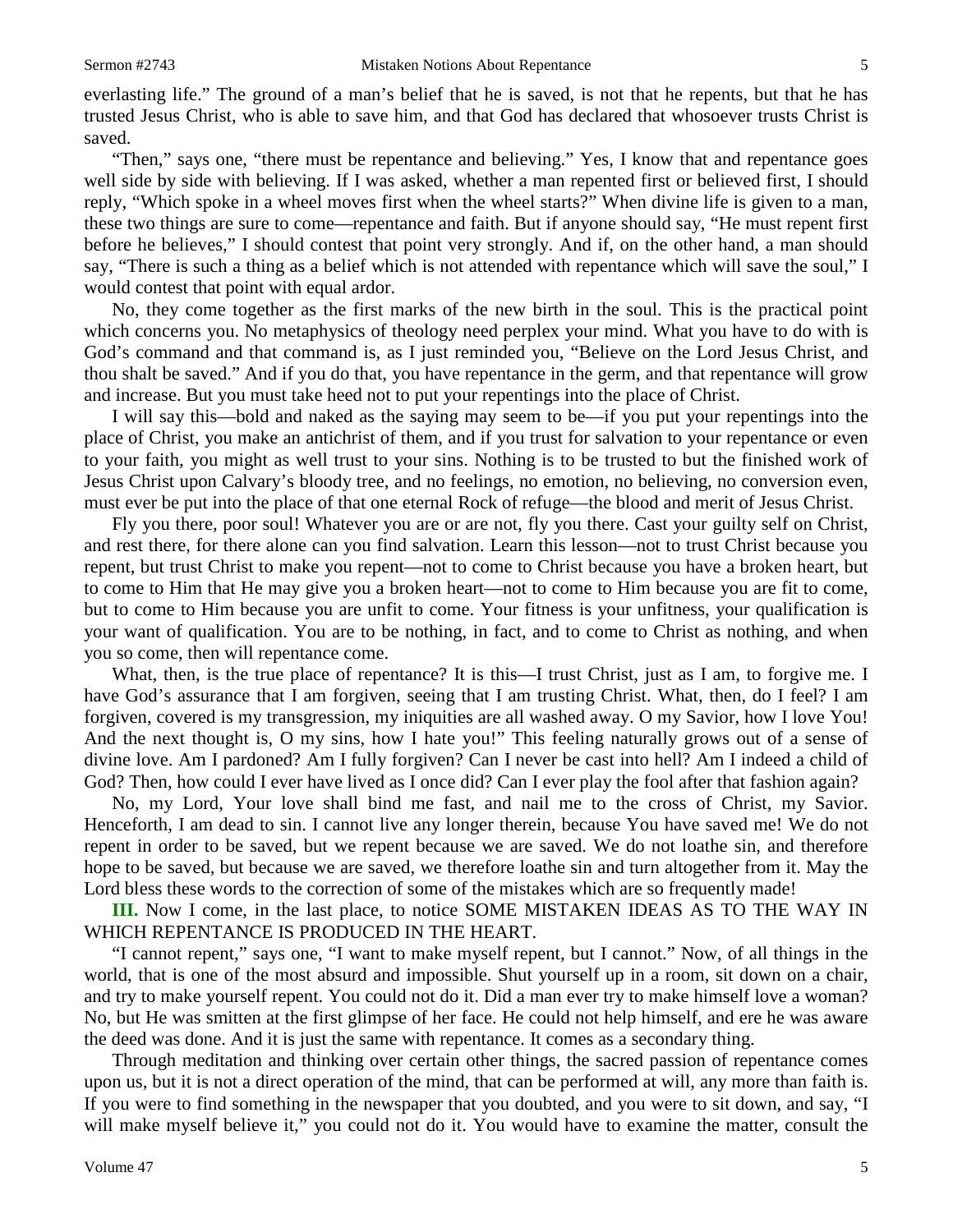proper authorities, and see about the dates and facts, and then your believing would come of itself through those considerations. But you could not, as a distinct and direct act, compel your mind to believe in anything of the kind, much less to believe in Christ. So it is in relation to our regret on account, of sin. It comes from other considerations.

There are some who have said, "Well, if we are to repent of sin, we ought to attend some exciting meetings. When everybody all around us gets warm, and begins to cry, perhaps we also shall be melted to tears." I have no doubt that a great many have been melted and have felt a good deal as the result of crowded meetings, but very greatly question whether the repentance which comes of God is created by excitement. Indeed, I know it is not. It has to come from more substantial causes and influences than ever can be brought to bear by the mere eloquence of man or the excitement of a multitude of people gathered together.

"But suppose," says another friend, "I were to sit down, and meditate upon the wrath of God, upon the judgment day, and upon the woes of hell, would not that produce repentance?" Yes, perhaps it would—such meditations might have a very salutary influence upon you, and might tend to awaken in your mind serious thoughtfulness, but I am not certain that they would lead you to repentance. I will try to show you how God brings sinners to repentance, for that will help you who are now seeking it. How, then, does the Lord lead men to repentance?

According to this chapter, the first thing He does is, *to change their nature*, "I will take away the stony heart out of your flesh, and I will give you a heart of flesh." This is regeneration—the change of nature. The heart of unimpressible stone, naturally hard, is removed, and a sensitive, impressible heart is given—a fleshy heart, so that the man can feel. If you really want to repent, this is the message I have to deliver to you, "Ye must be born again. If I wish to grow olives, I must have an olive tree. "Can the fig tree bear olive berries?" "Do men gather grapes of thorns, or figs of thistles?" The thorn must be turned into a vine and the thistle into a fig tree, if we are to get from them grapes and figs. And therefore, again I say unto you that, if you would bring forth repentance, you must be born again.

"Oh!" says one, "there is not much comfort in such teaching as that, for it drives us away from all hope." That is exactly what I want to do with you. I want to convince you of the simple fact that there is no hope for you in and of yourselves, but that you must come, and find all your hope, your regeneration, and everything else, in Jesus Christ, from whom alone it comes to all who trust Him.

But how does God work repentance in the soul when He has renewed the nature? As we read the chapter, we noticed that *He gave great mercy to the undeserving*. So, then, if you wish to obtain repentance, the way to secure it, by the grace of God, is through a consideration of the goodness of God to you. Think, dear friends, of the many years that God has spared you and of the almost miraculous escapes which some of you have had. Think of how, all that while, you were provoking Him, and going on from ill to ill and from one sin to another—yet, in His longsuffering, He bore with you, and thus was leading you to repentance.

Think of the fact that, at this moment you are "not in torment, not in hell," but you are where the Gospel of God's grace is freely preached to you, and where pardon may be bestowed upon you—where God is still dressed in the white robes of mercy and has not yet come in the scarlet robes of judgment. Oh, the goodness of God, to have spared a tree that has cumbered the ground so long—to have spared a rebel who has provoked Him so grievously! Such thoughts as these have a tendency to lead men to say, "I will sin no longer. I will love sin no longer, because God has been so merciful to me."

But let me tell you that, when God works repentance in the heart, He does more than this. He not only gives the man blessings, *He gives him forgiveness also*, and when the man sees that he is forgiven, he says "What! forgiven? Then, how can I live any longer in sin? I hate my sin." The Lord says to him, "You are my child. I will feed you, clothe you, and train you for My house above." "Your child?" he exclaims, "a child of God after all that I have done?" And he begins to take vengeance on his sins, and to drive them out of his heart, for how can we, who are the children of God, endure the presence of sin?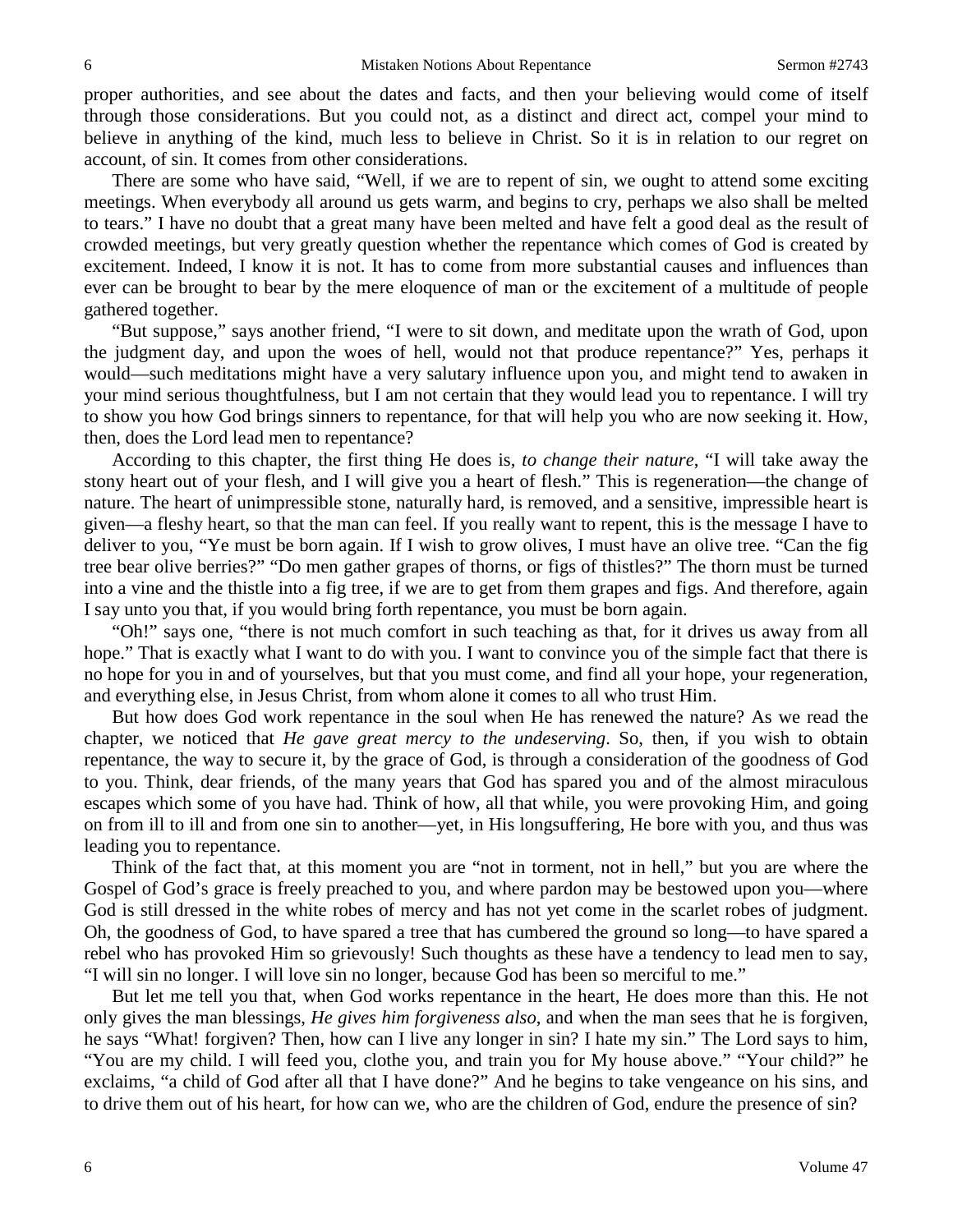That forgiven man *begins to pray*. I can distinctly recollect one of the first answers I ever had to prayer, and when I woke to the consciousness that God did really hear and answer my supplication, I tell you that I loathed sin. I could not bear to do anything to grieve a God who really listened to my cry. Then, when I was delivered out of great trouble, and was enriched with very great mercy, I felt, "How could I ever have been what I have been? How could I have lived as I have lived?"

And when I found out that God would continue to visit me with His lovingkindness as long as ever I lived, and that I should be His favored child forever and ever, then did I hate sin more than I had ever done before, and I was grieved and cried out unto the Lord by reason of the bondage I had been under, and I longed to be clean rid of every trace of sin. I do not know that I felt, at such times, any dread of hell. It was quite the reverse, but I hated sin, because of God's love to me. That is the way in which God brings repentance into the hearts of His children. He loves them so much, and does so much for them, that they cannot continue any longer in sin.

Now, dear seeking soul, do you see the tack to go upon? Your business is to believe in Christ Jesus just as you are, and to trust Him to save you, and then to believe what the Word of God says concerning those who trust in Jesus, namely, that they are saved, forgiven, loved of God, and at peace with Him. Do you believe that? As you believe it, you will feel, "My heart melts under a sense of this superlative love. Now I can and do repent of sin—the very thing which seemed impossible to me before."

If I had time, I would like to show you that *every blessing of the covenant of grace leads us to repentance*. Take the doctrine of election. "What!" says the man, "have I been chosen of God from before the foundation of the world? Then, how could I live in sin?" Take the doctrine of redemption. "What!" says he, "am I redeemed from among men—bought with the precious blood of Christ? Then, how can I go and live as others live?" Take the doctrine of final perseverance. "What!" says he, "does the grace of God give me the guarantee that I shall hold out to the end? Then, God forbid that I should at any time turn aside from the paths of integrity!"

You may take the Gospel ordinances, as well as its doctrines, and you will find that they all lead you to repentance. Have you been to the communion table, sitting and feasting with Christ, and have you not even there said, "Alas! that I should ever have had in my hand the cup of devils, and have been, as once I was, a companion of those who hated the name of Christ"?

I am sure, beloved, that, if you have been with the Lord in private prayer, and He has lifted you up to His bosom, and revealed to you His secret thoughts of love, you have smitten upon your breast, and said, "Such love as His to such a worm as I am is altogether too great. Such love to one who was so provokingly, so aggravatingly sinful—oh, whence is this to me? O my Lord, I do love You! I could wash Your feet with my tears, and henceforth, I do resolve to devote myself to holiness and to that alone." No, beloved, there is nothing that God gives us that leads us to sin, but the gifts and grace of God all lead us to repentance. So that is the way by which repentance is fashioned in the soul.

So this is my last word upon the subject. If any of you are still under bondage in this matter, and say that you cannot repent—if you really wish to have a tender and deep sense of sin—do not sit down and study your sin—do not sit down and study the penalty of it, but begin to think of the supreme love of God in Christ Jesus, the greatness of that mercy which is as high above you as the heavens are above the earth. Believe that He can save you. Do more than that—trust yourself with Christ that He may save you. You are saved the moment you do that.

Do not believe it because I say it, but because God declares it over and over again. "He that believeth in him is not condemned." "He that believeth on the Son hath everlasting life." "By him all that believe are justified from all things, from which ye could not be justified by the law of Moses." Believe in Jesus. Cling to Him, and to Him alone, and repentance must come into your soul.

Old Donne, the famous preacher, used to say, "Hang on Him that did hang on the tree," and that is what I will say to you, "Hang on Him that did hang on the tree." And then, until He falls, you will never fall. If Christ is first, and last, and midst, and everything to you, He will give you repentance, He will give you the heart of flesh, He will give you a sensitive conscience, He will give you the pure and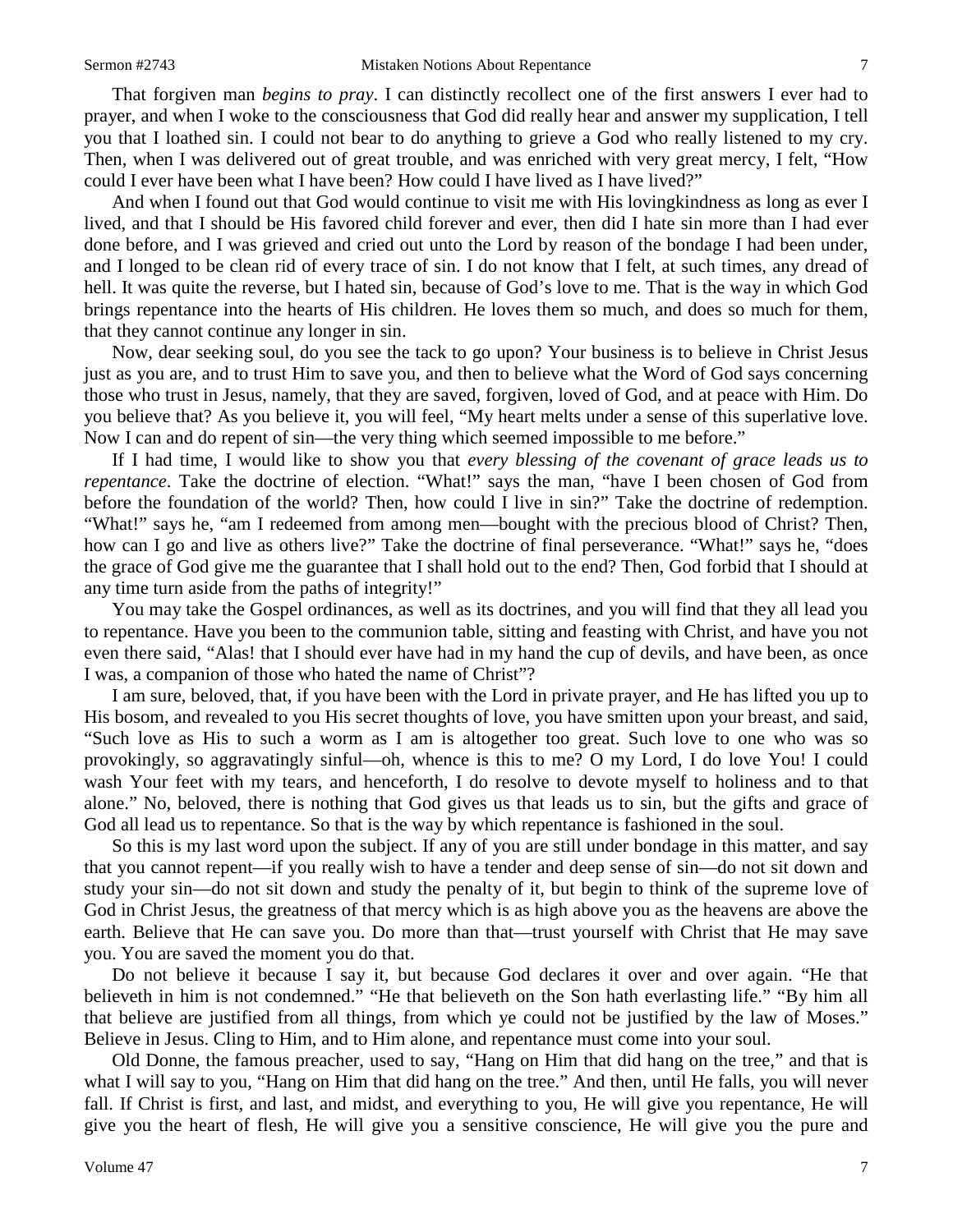cleansed life, but you must not think to bring any of these to put them into His place, but—again I say it—just hang on Him that did hang on the tree.

The Lord bless you, and help you so to do, for Christ's sake! Amen.

## **EXPOSITION BY C. H. SPURGEON**

#### *EZEKIEL 36:16-38*

**Verses 16-19.** *Moreover the word of the LORD came unto me saying, Son of man, when the house of Israel dwelt in their own land, they defiled it by their own way and by their doings: their way was before me as the uncleanness of a removed woman, Wherefore I poured my fury upon them for the blood that they had shed upon the land, and for their idols wherewith they had polluted it: and I scattered them among the heathen, and they were dispersed through the countries: according to their way and according to their doings I judged them.*

When God comes forth to deal with men according to their deserts, there will always be times of dire distress. The land of Israel was made into a wilderness, the habitations of men were burnt by fire, the inhabitants fell by the sword, or they were carried away captive, and untold miseries became the lot of God's revolting people.

**20.** *And when they entered unto the heathen, whither they went, they profaned my holy name, when they said to them, These are the people of the LORD, and are gone forth out of his land.*

For the heathen did not remember the sin of Israel. They only saw that they had been cast out of their land by their God, so they blamed JEHOVAH, and not His guilty people. Thus, God's holy name was doubly profaned.

**21.** *But I had pity for mine holy name, which the house of Israel had profaned among the heathen, whither they went.*

If the Lord could see no ground of mercy in them, yet, so full of mercy is He, that He would find a reason for exercising pity for His own name's sake. If lovingkindness cannot come to them by any other means, then it shall come for God's name's sake.

**22-24.** *Therefore say unto the house of Israel, Thus saith the Lord GOD, I do not this for your sakes, O house of Israel, but for mine holy name's sake which ye have profaned among the heathen, whither ye went. And I will sanctify my great name, which was profaned among the heathen, which ye have profaned in the midst of them; and the heathen, shall know that I am the LORD saith the Lord GOD, when I shall be sanctified in you before their eyes. For I will take you from among the heathen, and gather you out of all countries, and will bring you into your own land.*

He says that He will do this for His holy name's sake. If the heathen profaned that name because they saw Israel scattered, they should be made to eat their own words when God gathered Israel again to their own land.

**25-26.** *Then will I sprinkle clean water upon you and ye shall be clean: from all your filthiness, and from all your idols, will I cleanse you. A new heart also will 1 give you, and a new spirit will I put within you: and I will take away the stony heart out of your flesh, and I will give you an heart of flesh.*

What grand language this is! How different it is from the stern commands of the law! The law says, "Make your hearts clean; put away the evil of your doings," but the Gospel covenant of grace says, "A new heart also will I give you, and I will cleanse you from all your iniquities."

**27-30.** *And I will put my spirit within you, and cause you to walk in my statutes, and ye shall keep my judgments and do them. And ye shall dwell in the land that I gave to your fathers; and ye shall be my people, and I will be your God. I will also save you from all your uncleannesses: and I will call for the corn, and will increase it, and lay no famine upon you. And I will multiply the fruit of the tree, and the increase of the field, that ye shall receive no more reproach of famine among the heathen.*